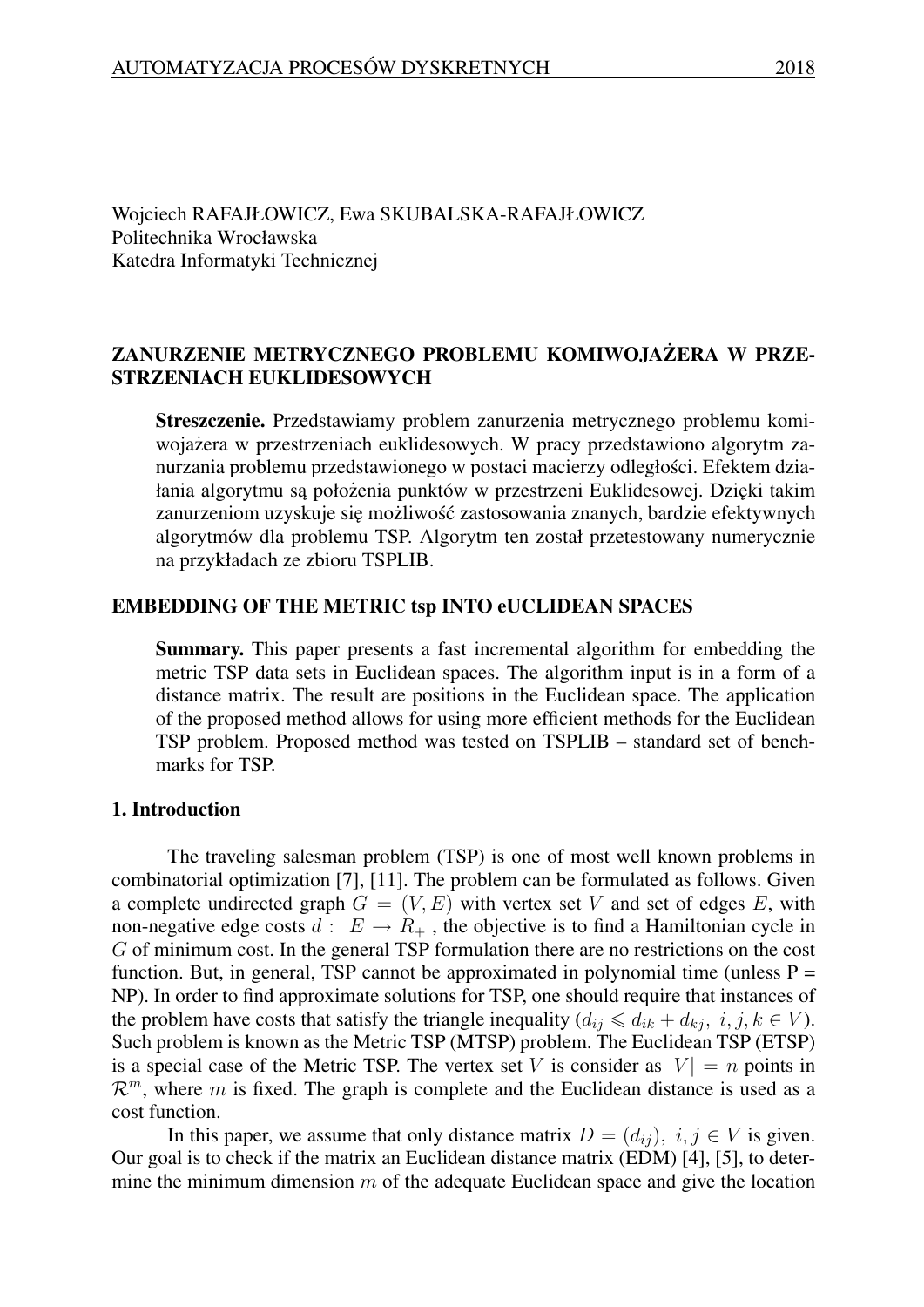of vertices *V* in this space. That is, possibly to determine the function  $\psi : V \to \mathbb{R}^m$ . It is obvious that

Our motivations are twofolds:

1) Sanjeev Arora has found a Polynomial Time Approximation Scheme (PTAS) for Euclidean TSP [2]. An algorithm admits the PTAS scheme, if for any fixed error parameter  $\epsilon$  > 1, the running time is bounded by a polynomial in *n* and the costs of solution (the computed tour) does not exceed  $(1 + 1/\varepsilon)OPT$ , where *OPT* stands for the costs of an optimal tour. Furthermore, it is known that there exists a constant  $c > 1$ , for which c–approximation is NP-hard, if the TSP is metric [7], [6].

2) Even if the Metric TSP is not an ETSP , a low-dimensional finite vector space representing a part of the graph, or a decomposition of the problem onto several independent partial low-dimensional Euclidean embeddings could be a source of new approximate solutions.

The paper is organized as follows: firstly the motivation in form of a metric TSP problem is given, then the problem of reconstruction euclidean distance matrix is given, an algorithm for this reconstruction is proposed. Finally an account of numerical experiments is presented as well as some propositions for further research.

## 2. The Metric TSP

The TSP problem is the MTSP if and only if:

- $\bullet$  *d*<sub>*ij*</sub> ≤ 0*, i, j* ∈ *V*,
- $d_{ij} = 0$  if and only if  $i = j$
- *•*  $d_{ij}$  ≤  $d_{ik}$  +  $d_{ki}$ ,  $i, j, k \in V$

There is a special case of the Metric TSP called the Euclidean TSP. In the Euclidean TSP, the weights of edges corresponds to the Euclidean distances between their endpoints in the Euclidean space. Thus, there exists the function  $\psi : V \to \mathcal{R}^m$ , such that

$$
d_{ij} = ||\psi(i) - psi(j)||, i, j \in V,
$$

where  $|| \cdot ||$  is the Euclidean norm in  $\mathcal{R}^m$ . For the sake of simplicity of the notation we will assume that  $|V| = n + 1$  and  $i, j \in \{0, ..., n\}$ .

### 3. The Euclidean Distance Matrix Problem

Euclidean distance matrices (EDMs) have appeared during the last thirty years, motivated by applications to the multidimensional scaling problem and molecular conformation problems in Biology [8]. These applications focus on the construction or reconstruction of sets of points such that the distances between these points are as close as possible to a given set of inter-point distances

Define  $a_{ij} = d_{ij}^2$  as a squared distance between nodes  $i \in V$  and  $j \in V$ . Matrix  $A = \{a_{ij}\}\$ is the distance matrix if and only if all elements on the diagonal of *A* are zero, the matrix is symmetric, i.e.,  $a_{ij} = a_{ji}$ ,  $a_{ij} \ge 0$  and (by the triangle inequality)

$$
\sqrt{a_{ij}} \leqslant \sqrt{a_{ik}} + \sqrt{a_{kj}}.
$$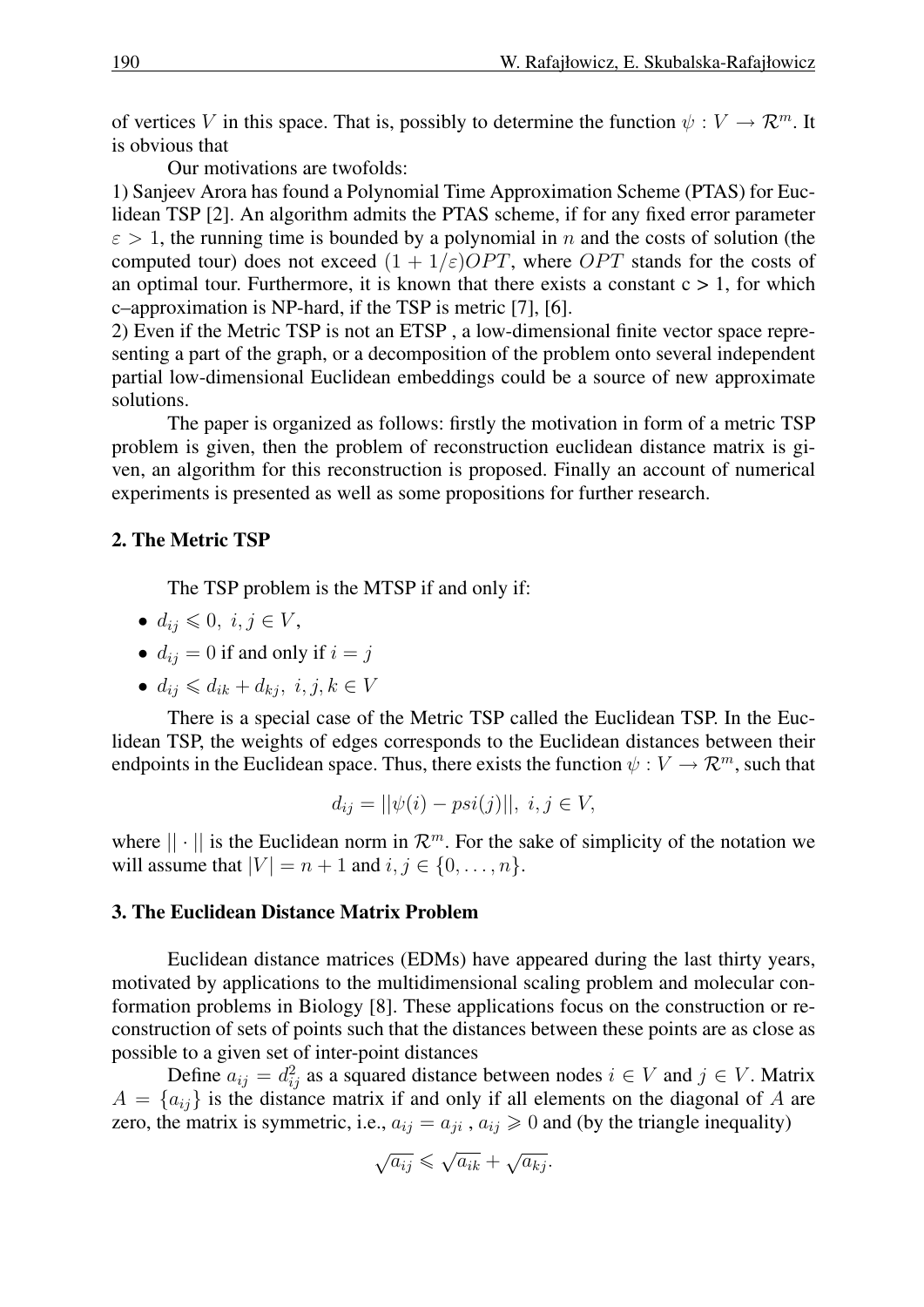Theorem 1. ( [8], [10], [14]) *A necessary and sufficient condition for the isometric embeddability of a finite metric set*  $(S, d)$  *of*  $n + 1$  *elements in an Euclidean space*  $\mathcal{R}^n$  *is that the following statement be true:*

*The matrix*  $\left[\frac{1}{2}\right]$  $\frac{1}{2}(a_{0i} + a_{0j} - a_{ij})|_{i,j=1,...,n}$  *is positive definite.* 

There are also known a conditions of embeddability based on the Cayley-Menger derterminants [8], [15], but discussion of that approach is out of scope of our paper.

It is well known that a complete graph embedded in  $R^m$  is rigid in  $R^m$  [1]. An embedding is locally unique [13], i.e., we say that  $p: V \to \mathcal{R}^m$  and  $q: V \to \mathcal{R}^m$  are congruent, if

$$
||p_i - p_j|| = ||q_i - q_j||
$$

for all pairs  $i, j \in V$ . As a consequence, if a MTSP is the Euclidean Problem, any solution  $\psi: V \to \mathcal{R}^m$  is locally unique.

#### 4. An Incremental Algorithm for Embedding MTSP in the Euclidean Space

In this section we provide an computionally efficient algorithm for embedding the MTSP in the Euclidean Space. We assume that the true dimension is not known. The algorithm provides the dimension number of the embedding and the locally unique embedding of *V* when the TSP is the ETSP. In such a case the embedding does not depend on the vertex chosen as a starting point.

We assume that metric distance matrix  $D = [d_{ij}]_{ij,0,...,n}$  and squared distance matrix  $A = [d_{ij}^2]_{ij,0,\dots,n}$  are given. We begin with a set of three vertices, let say, vertices labeled by  $0, 1$  and 2. It is obvious that these vertices can be embedded in  $\mathcal{R}^2$  and this embedding is locally unique. Vertex-representing points form a triangle and the shape of this triangle is unique. So, without loss of the generality we can locate vertex  $v_0$  in  $x_0 = (0, 0)$ ,  $v_1$  in  $x_1 = (d_{01}, 0)$  and  $v_2$  in  $x_2 = (x_{21}, x_{22})$ , where  $x_2$  coordinates are obtained by solving the following system of two equations:

$$
(x_{21} - x_{01})^2 + (x_{22} - x_{02})^2 = a_{02},
$$
  

$$
(x_{21} - x_{11})^2 + (x_{22} - x_{12})^2 = a_{12}.
$$

The system simplifies to

$$
x_{21}^2 + x_{22}^2 = a_{02}, (x_{21} - d_{01})^2 + x_{22}^2 = a_{12}.
$$

Further, substracting the first equation from the second one, we arrive at:

$$
-2d_{01}x_{21} + a_{01} = a_{12}.
$$

Thus,  $x_{21} = -0.5(a_{12} - a_{01})/d_{01}$ , and consecutively

$$
x_{22}^2 = a_{02} - \frac{(a_{12} - a_{01})^2}{4a_{01}}
$$

*.*

Due to the triangle inequality,

$$
a_{02} - \frac{(a_{12} - a_{01})^2}{4a_{01}} \geqslant 0.
$$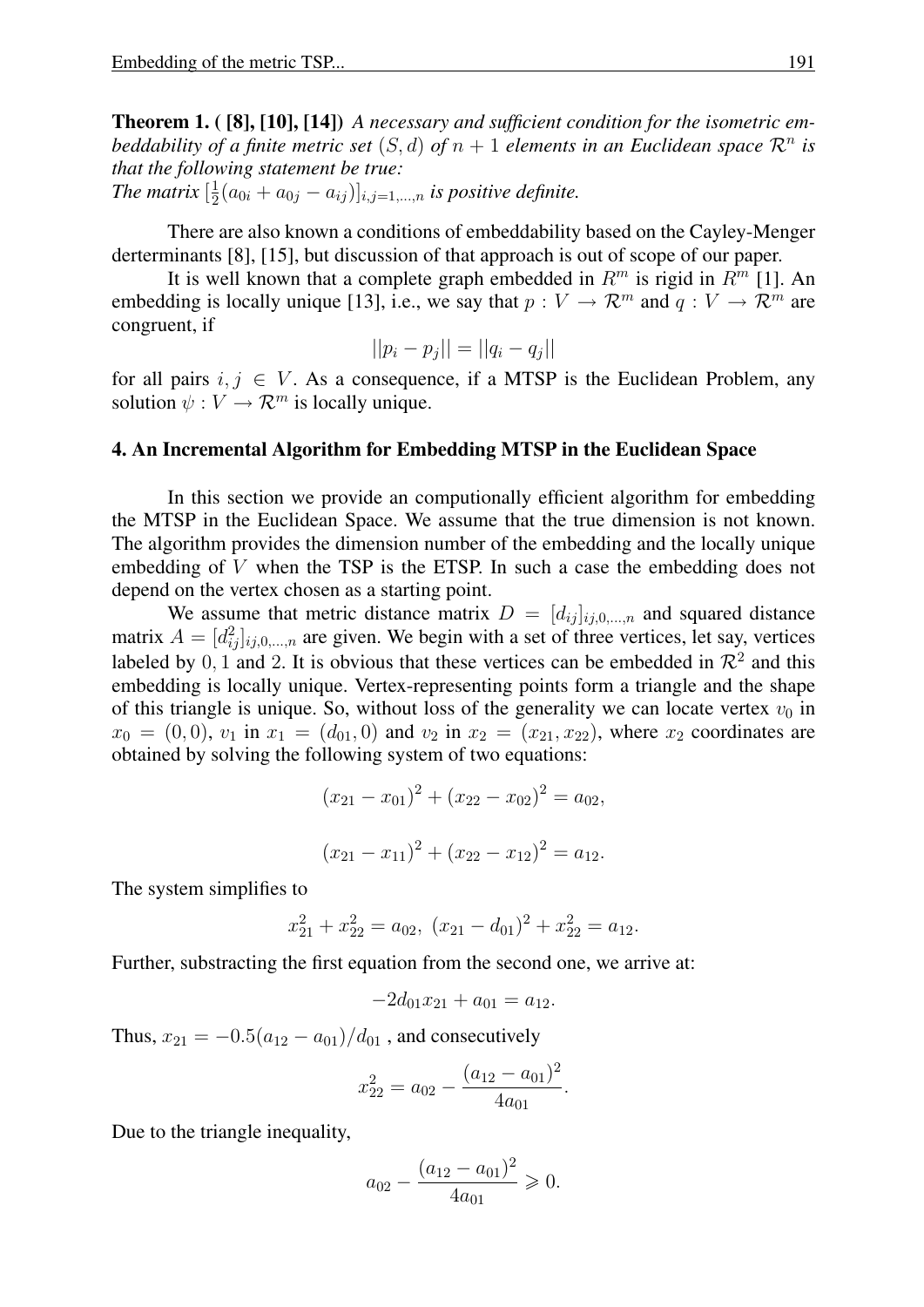Thus, there exist at most two solutions of the system with  $x_{22}$  being a positive or a negative real number. When points  $x_1, x_2, x_3$  are colinear,  $x_{22} = 0$  and the embedding dimension is  $m = 1$ . As a consequence, all coordinates  $x_2$  can be neglected and could be removed.

Adding a new vector to the Euclidean space leads to the following problem:

**Problem 1.** Let's assume that we have given coordinates of  $r + 1$  points representing an embedding of  $V_r \subset V$ ,  $|V_r| = r + 1$  in a Euclidean space, i.e.,  $x_0, x_1, \ldots x_r \in R^s$ . s *is dimension of the Euclidean space,*  $s \leq r$ *. It is clear, that we have:* 

$$
||x_i - x_j||^2 = a_{ij}, \ i, j \in 0, \dots, r.
$$

*Find a vector representing a new vertex, let say,*  $v_{r+1} \in V - V_r$ .

It is clear that the dimension of the Euclidean embedding space could be larger. Namely,  $m = s + 1$  or  $m = s$ .

Our goal is to find

$$
x_{r+1} = (x_{r+1,1}, x_{r+1,2}, \ldots, x_{r+1,s+1})
$$

such that

$$
||x_i - x_{r+1}||^2 = a_{i,r+1}, \ i = 0, 1, \dots, r,
$$
\n(1)

where dimension of all points  $X_r = [x_i]_{i=0,1,\dots,r}$  is expanded to  $s + 1$ , and the  $(s + 1)$ -th coordinates of all vectors in  $X_r$  are set to zero. If  $x_{r+1} \in \mathbb{R}^{s+1}$  exists and  $x_{r+1,s+1} = 0$ the system of  $r+1$  points lays in *s* dimensional Euclidean space, ie.,  $x_1, x_2, \ldots x_r, x_{r+1} \in$  $\mathcal{R}^s$ . All last coordinates could be removed or neglected. When  $x_{r+1,s+1} \neq 0$ , the new dimension is  $s + 1$ . The lack of a real solution means that the metric  $d$  is not a Euclidean metric. Observe, that system of equations (1) is equivalent to the system consisting of

$$
\sum_{j=1}^{s+1} x_{r+1,j}^2 = a_{0,r+1},\tag{2}
$$

and, after substraction, of the system of *r* linear equations

$$
\sum_{j=1}^{\min[i,s]} x_{i,j} x_{r+1,j} = \frac{1}{2} [a_{0,i} - a_{i,r+1}], \ i = 1, \dots, r.
$$
 (3)

System (3) can be overderminated (when  $s < r$ ) but consistent. Thus, the solution of (3) can be obtained using ordinary least square method. The first *s* coordinates of  $x_{r+1}$  are given by:

$$
\mathcal{X}^T \mathcal{X} x_{r+1} (1:s)^T = \mathcal{X}^T b,\tag{4}
$$

where  $x_{r+1}(1 : s) = (x_{r+1,1}, \ldots, x_{r+1,s}), b = \frac{1}{2}$  $\frac{1}{2}[a_{0,i} - a_{i,r+1}]_{i=1,...,r}^T$  and  $\mathcal{X} =$  $[x_{ij}]_{i=1:r,j=1:s}^T \in \mathcal{R}^{s \times r}$ . The computational complexity of solving (3) is  $O(r^3)$ . Thus, the computational complexity of embedding  $V$ , is  $O(n^4)$  [16]. Furthermore, using trianglelike structure of  $\mathcal{X}$ , it is possible to get complexities  $O(r^2)$  and  $O(n^3)$ , respectively. Nevertheless, the more complex approach allows us better control numerical errors.

There are known conditions which guarantee that the real solution of (2)-(3) exists [4], [9], [8], [15], but verifying these conditions has similar computational complexity as a direct solving of the problem.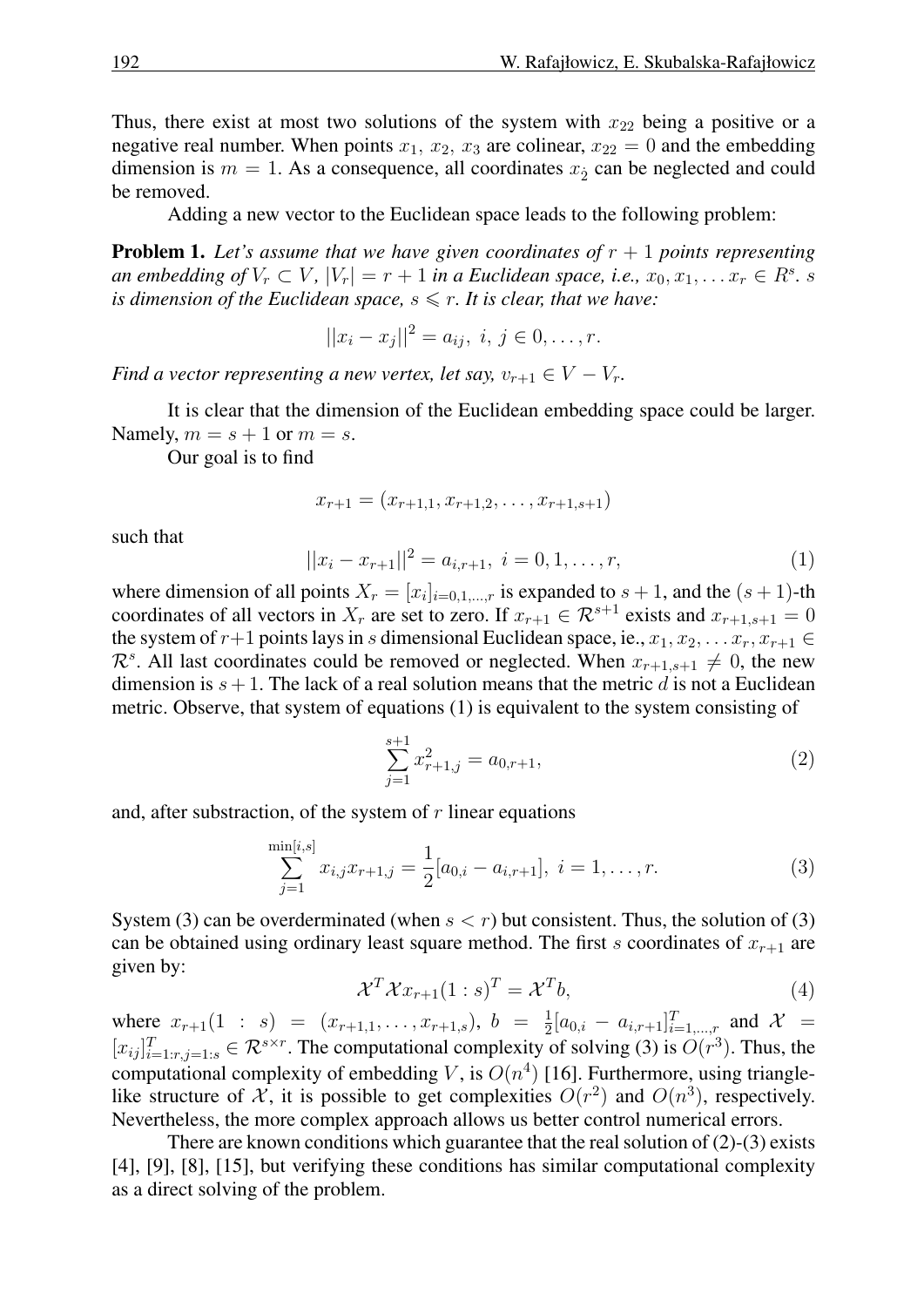$\epsilon$  | 1.0e-03 | 5.0e-03 | 1.0e-02 | 5.0e-02 | 1.0e-01 | 5.0e-01 | 1.0e+00 | 5.0e+00 *d* | 7 | 7 | 6 | 3 | 2 | 2 | 1 | 1

Dependence of dimensionality on required accuracy  $\epsilon$ .

# 5. Experiments

The well known and widely used set of benchmarks for TSP problems is called TSPLIB, originally published in [12] . The optimal solutions for those problems are known (at http://www.iwr.

uni-heidelberg.de/groups/comopt/software/TSPLIB95). The set consists of 111 different problem in 6 general types. Of these we are interested in the following groups:

- symmetric problems with euclidean 2D distances,
- symmetric problems with explicit weights in form of distance matrices.

The implementation of algorithm described in previous section was done in Python programming language, linear algebra methods came from numpy.linalg package. The implemented algorithm made use of least-square method of solving the overdefined linear system (3) in order to reduce possible numerical error. Even with LSQ method, the decision whether to add additional dimension require some decision point. We had chosen

$$
x_{r+1}(s+1) \leqslant \varepsilon,
$$

where  $\varepsilon$  is dependent on scale (in the sense of distances not number of elements) of the specific problem. The easiest choice is

$$
\varepsilon = \epsilon \cdot \max_{ij} a_{ij}
$$

As a method of verification of the concept and its accuracy the 61 problems of type EUC\_2D (two dimensional problems where coordinates of the cities are known and the distance is calculated as simple euclidean norm) were converted to distance matrices. We know the exact dimensionality is 2. By this reversed method we can easily verify accuracy of the result.

In the fig. 1 we can see the results of the reconstruction in the comparison to original data. The resulting image is accurate with respect rotation and mirroring. The general accuracy was around  $\epsilon = 10^{-5}$ .

All experiments with data of known dimensionality had shown that the choice of  $\epsilon$  (which generates  $\epsilon$ ) is crucial to accuracy of reconstruction. If we are too generous with this parameter the resulting dimension might be correct but some points will be put into space with smaller then required dimension and then inaccuracy would occur.

Overall the correct results for all 61 problem were achieved with  $\epsilon = 10^{-5}$ .

After confirming the feasibility of the idea we had proceed to problems where dimension is not known. Only distances between points (towns) are known. The good example is a bayg29 problem coming from distances between Bavarian towns. As this region is located in highlands and mountains we can expect at least 3 dimension. The actual distances differ from simple 3D euclidean distances due to requirements of a road construction in such difficult terrain.

Table 1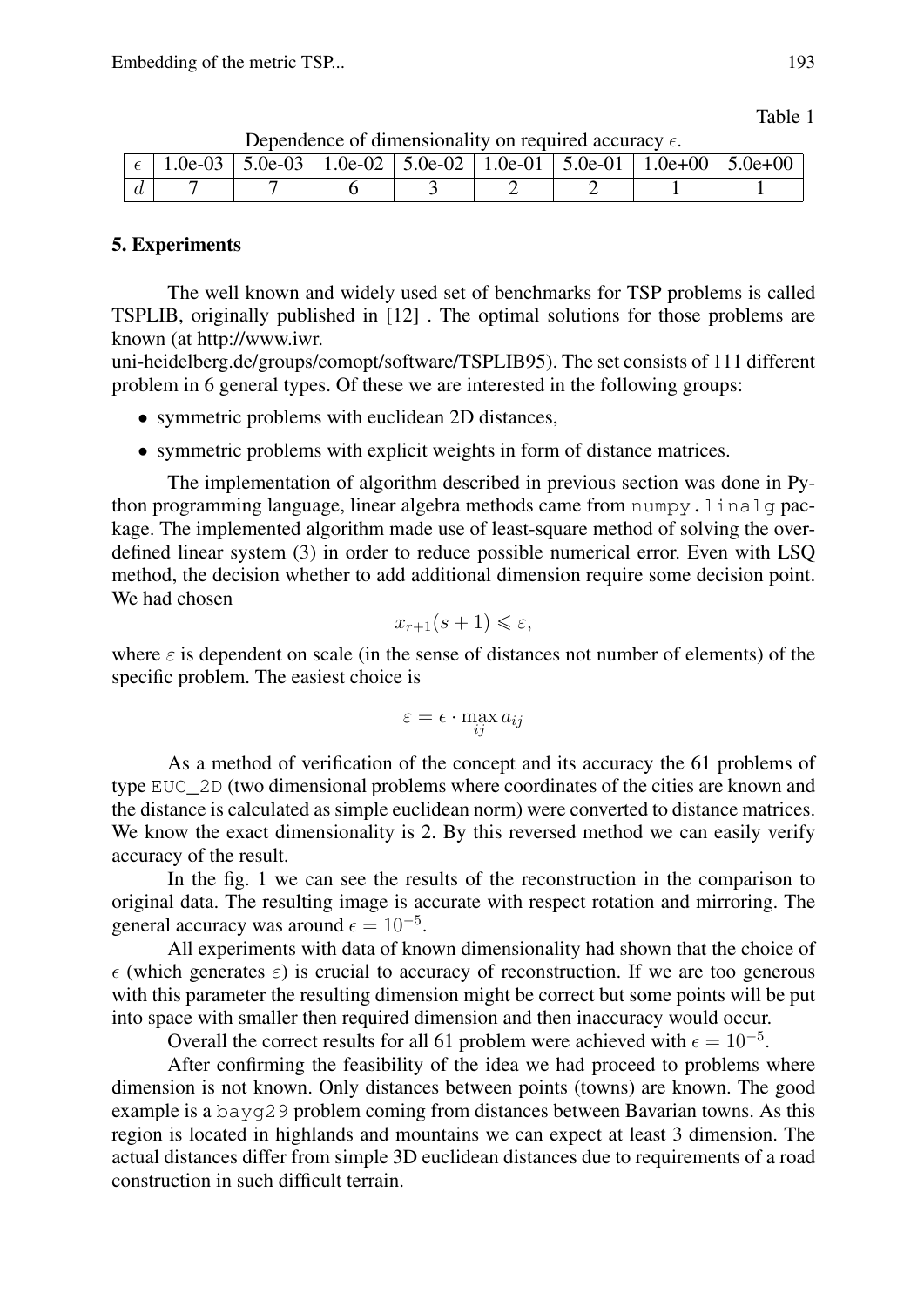

Fig. 1. Original (first) and reconstructed (second) layout of a280 problem from tsplib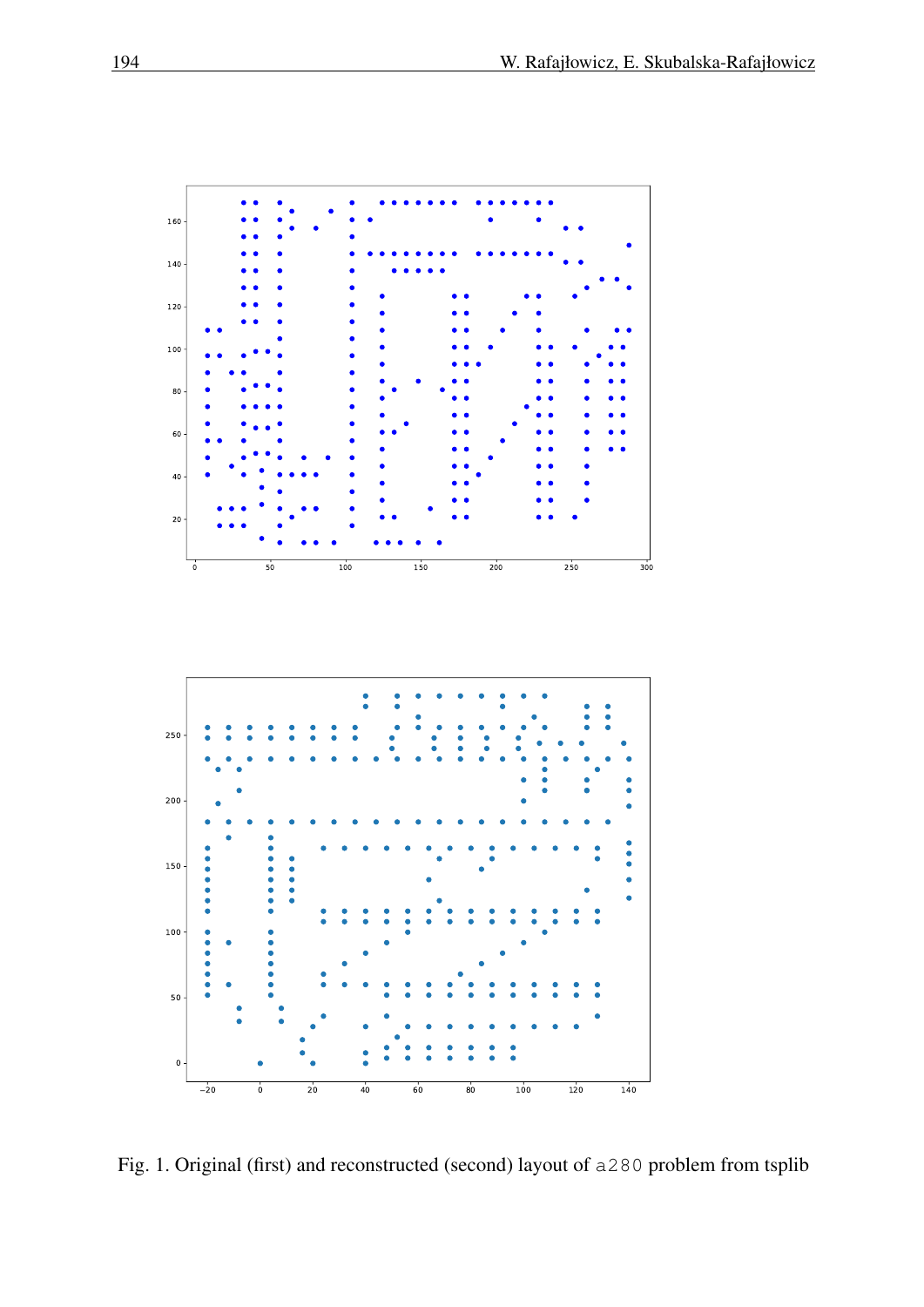

Fig. 2. A 3D reconstruction of bayg29 distances

The results of reconstruction can be seen in fig. 2. The resulting dimensionality depends on required accuracy, that dependence can be seen in tab. 1.

Overall the numerical experiments had shown the proposed algorithm can provide good results with carefully chosen accuracy.

#### 6. Comments and conclusions

The proposed method was extensively tested with problems from well-know TSPLIB. The results were promising. Careful selection of accuracy parameter can provide exact solution or approximation with reduced dimension.

The proposed algorithm provides the dimension number of the embedding and a partial embedding when the TSP is not Euclidean as a whole. In such a case the partial embedding depends on the vertex chosen as a starting point. The problem of partial embedding of the MTSP is combinatorial in nature and requires exponential-time complexity to be solved. In our opinion it is a new open problem which is worth further research. This direction of research is also important in the case of the ETSP problem. In  $\mathcal{R}^m$ , the PTAS has space and time complexities of  $\mathcal{O}\left(n(\log n)^{(\mathcal{O}(\sqrt{m}\varepsilon))^{(m-1)}}\right)$ , but the